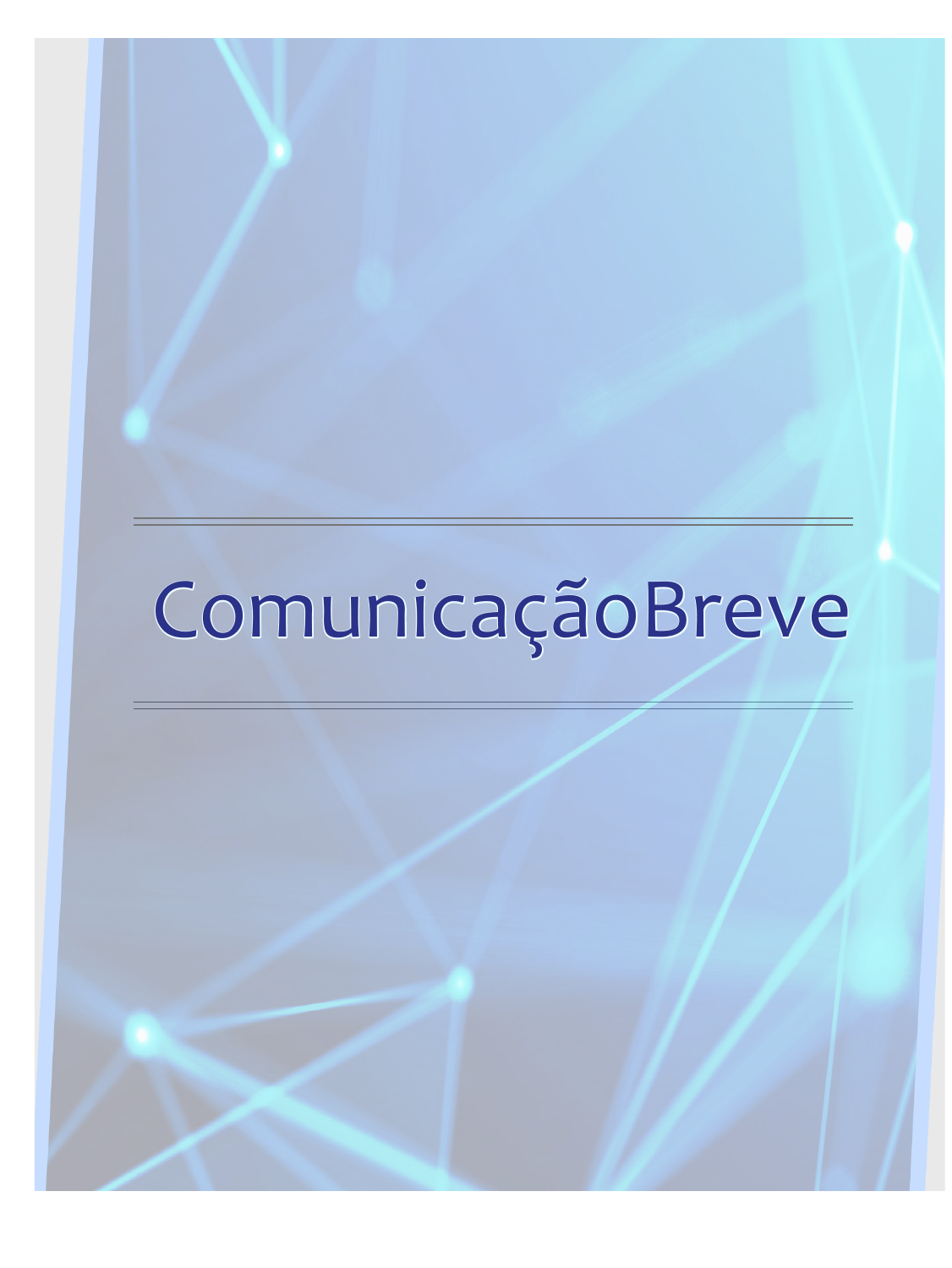## Revista Brasileira Multidisciplinar

ISSN 1415-8580 -isn 2527-2

http://revistarebram.com/index.php/revistauniara

#### **Toxicity by metsulfuron-methyl in the establishment of the soybean crop submitted to seed treatment**

Joice Aline Freiberg\*; Marcos Paulo Ludwig\*\*

*\* Universidade Federal de Santa Maria (UFSM), Programa de Pós-graduação em Ciência do Solo. Avenida Roraima, 1000, 97105900, Santa Maria, Rio Grande do Sul, Brasil.* 

*\*\* Instituto Federal de Educação, Ciência e Tecnologia do Rio Grande do Sul - Campus Ibirubá. Rua Nelsi Ribas Fritsch, 1111, 98200-000, Ibirubá, Rio Grande do Sul, Brasil.* 

*\*Autor para correspondência e-mail: joice.freiberg@hotmail.com; jaf.freiberg@gmail.com*

#### **Palavras-chave** Aminoácido Emergêcia de Plântulas *Glycine max Merril. L* Herbicida Micronutriente **Keywords** Amino Acid Seed Emergence *Glycine Max Merril. L* Herbicide Micronutrient **Resumo** Different management strategies and products can be adopted for weed control and seed treatment. This study evaluated the effect of metsulfuron-methyl application on the establishment of soybean (*Glycine max Merril. L*) at two herbicide application times and in response to micronutrient and amino acid seed treatment. The soybean seeds, cultivar Nidera 5909, were submitted to the following treatments: control (without treatment); amino acid; micronutrient 1 (a product containing amino acids from seaweed, cobalt, and molybdenum) and micronutrient 2 (a product containing amino acids from seaweed). The sowing periods occurred 15 days after the herbicide application or immediately after its application. We evaluated the emergence of seedlings at seven and 14 days after sowing (DAS), and the dry matters of roots and shoots at 14 and 21 DAS. The metsulfuron-methyl affected the seedling emergence at seven days after the sowing in seed treated with micronutrient 1 immediately after the herbicide application. At 21 DAS, a reduction in the dry mass of seedling roots was observed, which sowing occurred immediately after the application of the herbicide. The application of metsulfuronmethyl at sowing may damage the establishment and performance of soybean seedlings. Therefore, it is important to carry out sowing respecting the period of carryover effects from the herbicide, in order to prevent phytotoxicity symptoms to the soybean crop.

#### **Toxidez por metsulfurom-metílico no estabelecimento da cultura da soja submetida ao tratamento de sementes**

Diferentes estratégias de manejo e produtos podem ser utilizadas para o controle de plantas daninhas e o tratamento de sementes. Este trabalho avaliou o efeito da aplicação de metsulfurom-metílico no estabelecimento da cultura da soja (*--*), em duas épocas de aplicação do herbicida e em resposta ao tratamento de sementes com micronutrientes e aminoácidos. As sementes de soja, cultivar Nidera 5909, foram submetidas aos seguintes tratamentos: testemunha (sem tratamento); aminoácido (Amino Seed Raiz); micronutriente 1 (produto contendo aminoácidos de algas marinhas, cobalto e molibdênio) e micronutriente 2 (produto contendo aminoácidos de algas marinhas). A semeadura ocorreu 15 dias após a aplicação do herbicida e imediatamente após a sua aplicação. Nós avaliamos a emergência de plântulas aos sete e 14 dias após a semeadura (DAS); e a matéria seca de raiz e parte aérea, aos 14 e aos 21 DAS. O metsulfurom-metílico afetou a emergência das plântulas aos sete dias após a semeadura em sementes tratadas com micronutriente 1 e semeadas imediatamente após a aplicação do herbicida. Aos 21 DAS, observou-se redução na massa seca de raízes das plântulas, cuja semeadura ocorreu imediatamente após a aplicação do herbicida. A aplicação de metsulfuron-metil na semeadura pode prejudicar o estabelecimento e o desempenho de plântulas de soja. Nesse sentido, é importante realizar a semeadura respeitando o período do efeito residual do herbicida, a fim de prevenir sintomas de fitotoxicidade na cultura da soja.

**Recebido em:**14/09/2020 **Aprovação final em:** 05/11/2020 **DOI:** https://doi.org/**10.25061/2527-2675/ReBraM/2021.v24i1.1043**

Vol. 24, N.1, 2021 **Revista Brasileira Multidisciplinar** - ReBraM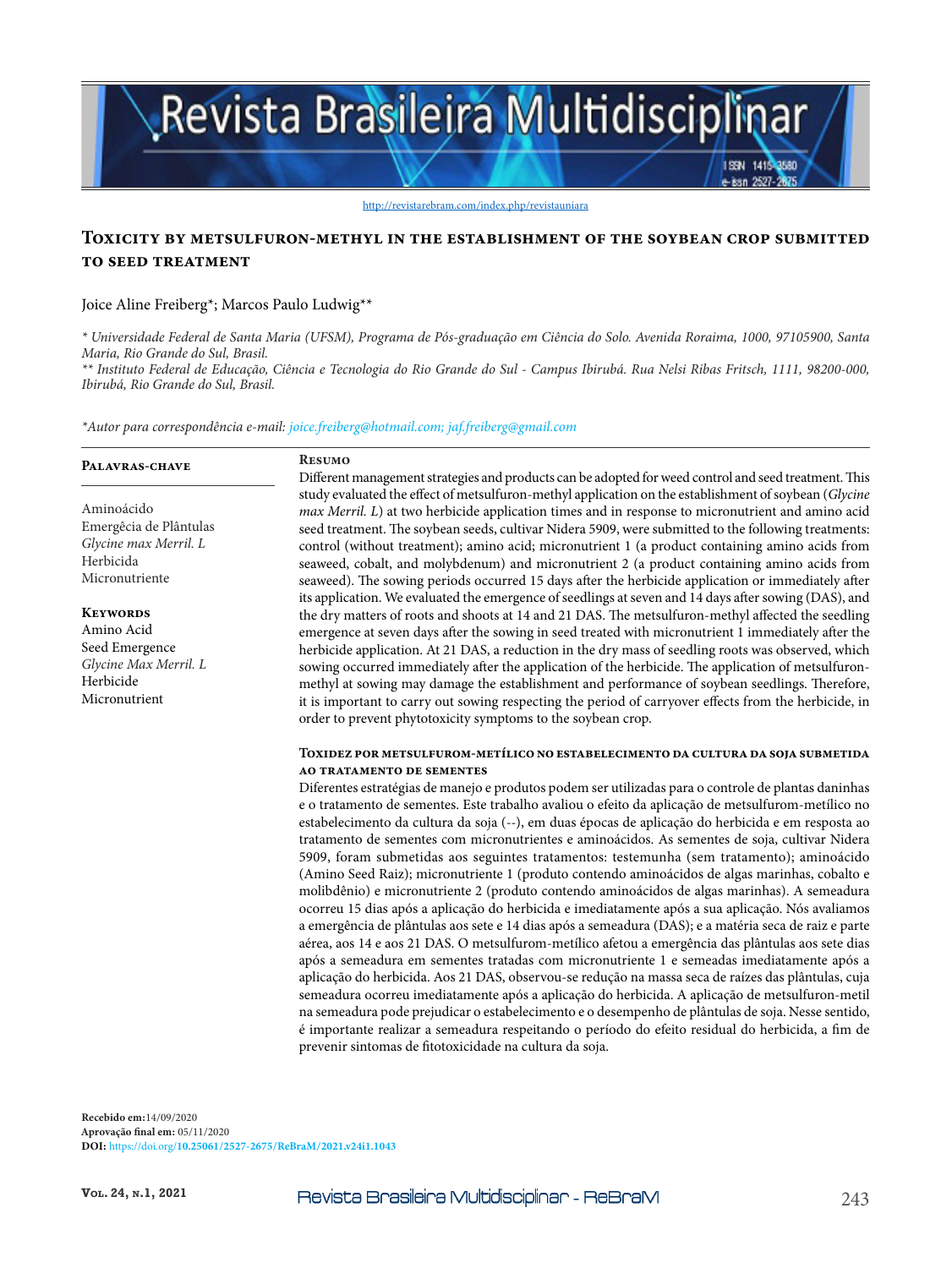#### **INTRODUCTION**

The soybean crop has undoubted economic importance in Brazil, being the main agricultural product exported. In order to achieve high yield, different product technologies have been used to increase soybean yield. Among the various factors that affect crop performance, weed competition has been reported as one of the factors that can significantly reduce grain yield (SILVA et al., 2009). Depending on the weed infestation, the interference in the reduction of grain yield can vary from 73% to 92.5% (SILVA et al., 2009). This influence of weed on yield, associated with the soybean cultivation area, estimated at 32,2 million hectares in 2015; point to the soybean culture as the largest consumer of pesticides in Brazil (570,060,129.90 liters of pesticides), with emphasis on the herbicides Ggyphosate, 2,4-D, and atrazine (PIGNATI et al., 2017).

In addition to the excessive use of herbicides, successive applications of herbicides with the same mechanisms of action have caused weed resistance (RIZZARDI; SILVA, 2014). The main cases of resistance are related to soybean culture and the mechanism of action of inhibiting the enzyme acetolactate synthase ALS (CRUZ et al., 2020). Among the weeds, Conyza spp. has been reported as an important resistant weed (CRUZ et al., 2020). In wheat, one of the strategies for their control is the association of metsulfuronmethyl with glyphosate, either pre-sowing, or post-emergence at any stage of the crop, with a 30-day grace period (AGOSTINETTO, 2015). The use of metsulfuron-methyl has also been reported for white oat and ryegrass in winter pastures (DALAZEN; CRUZE; MACHADO, 2015), and in pre-sowing of soybeans to control the Conyza bonariensis resistant to the glyphosate (PAULA et al., 2011).

The application of the metsulfuron-methyl herbicide in winter crops should be carried out at least 60 days before soybean sowing, due to the low decomposition of the active ingredient in dry and lowtemperature environments (VARGAS; GAZZIERO, 2009). In this sense, when the period between herbicide application and soybean sowing is disregarded, toxicity symptoms can be observed in soybeans plants in succession. In soybean, necrosis (brownish colour) of the node that connects the leaf petiole to the stem occurs, followed by the appearance of brown colour in the marrow and the death of the apical buds, along with the shoots of the lateral buds and the inhibition of root growth (BIANCHI, 2009). These symptoms occur due to the inhibition of the enzyme acetoacetate synthase (ALS), responsible for the synthesis of three branched-chain amino acids: valine, leucine, and isoleucine (AGROFIT, 2019; SILVA; SILVA, 2007).

In addition to weed control strategies, soybean management also includes seed treatment. Fungicides, insecticides and polymers (DECARLI et al., 2019) are commonly applied to seeds. Besides these, micronutrients (SFREDO; OLIVEIRA, 2010) and amino acids (TEIXEIRA et al., 2017) may be applied to improve crop performance. Thus, this study analyzed the effect of metsulfuron-methyl application on the establishment of soybean crops (*Glycine max Merrill L*.), for two herbicide application times and in response to micronutrient and amino acid seed treatment.

#### **Material and methods**

The study was conducted at the experimental area of the Instituto Federal de Ciência e Tecnologia do Rio Grande do Sul, Campus Ibirubá, during the period from May to June 2013. The experimental design used was a factorial scheme (4 seed treatments  $\times$  2 periods of herbicide application), with four repetitions in randomized blocks. Soybean seeds (cultivar Nidera 5909) were submitted to the following seed treatments: control (without treatment), amino acids (Amino Seed Raiz), and micronutrient 1 (a product containing amino acids from seaweeds and Cobalt and Molybdenum) and micronutrient 2 (a product containing amino acids from seaweeds). Doses of 1.2 mL kg-1 of the commercial products were applied on the seed through a water syrup. The seeds were sown in two conditions: (1) fifteen days after the application of herbicide and (2) immediately after the application of the herbicide. The dose of herbicide (metsulfuron-methyl) applied on soil was equivalent to 4 g ha<sup>-1</sup>, and in proportion to the area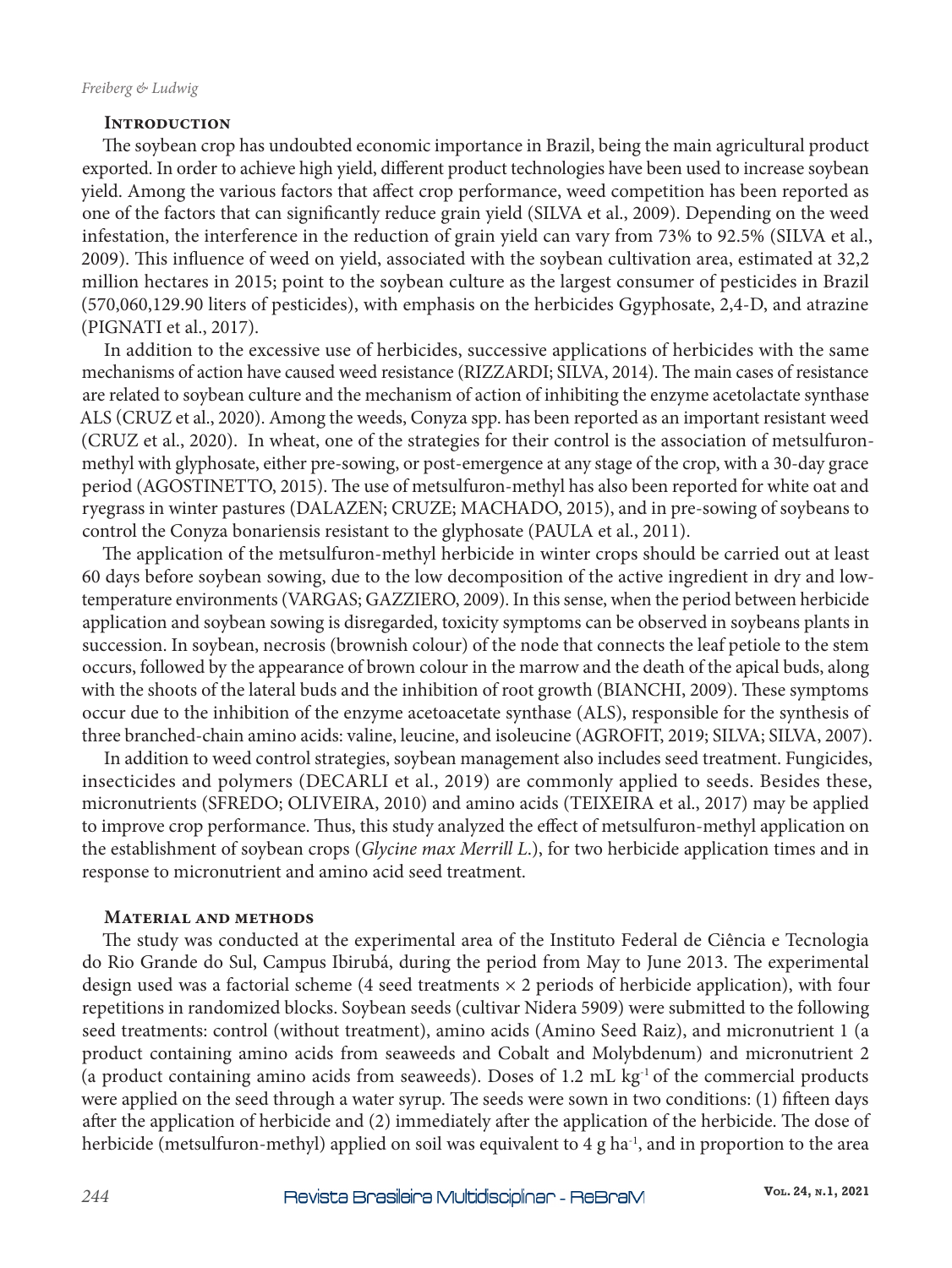of pots. After sowing, the experiment was inspected daily, and the pots irrigated two to three times a week, according to the soybean requirement.

Experimental units were composed of plastic pots, 30 cm in diameter and approximately 20 cm in height. Pots were filled with soil–Oxisol (SOIL SURVEY STAFF, 2014), characterized by being in the layer of 0–10 cm and with pH 5.7, 6.6 cmol<sub>c</sub> dm<sup>-3</sup> Ca, 1.7 cmol<sub>c</sub> dm<sup>-3</sup> Mg, 68.2 mg dm<sup>-3</sup> P-Melhich, 276 mg dm<sup>-3</sup> K, 3% organic matter and 47% clay. In each pot, twenty-five soybean seeds were sown at 3 cm depth.

Seedling emergence was evaluated at seven and 14 days after sowing (DAS). For this evaluation, we counted the seedlings with cotyledons 2 cm above the level of the soil. At 14 and 21 DAS, we collected among 10-13 and ten seedlings, respectively, for the determination of root and shoot dry mass. The seedlings were washed and placed in a forced circulation air oven at a temperature of 65.5°C until reaching a constant weight. The dry mass of seedlings was express in grams per seedling.

Analysis of variance was performed to verify the significance of the treatments and times of herbicide application. When significant, means were compared by the Tukey test (5%), with the ExpDes.pt package in R (FERREIRA; CAVALCANTI; NOGUEIRA, 2013).

#### **Results and discussion**

The metsulfuron-methyl affected the emergence of seedlings seven days after the sowing (DAS) in seed treated with micronutrient 1 immediately after the herbicide application ( $p = 0.00625$ ). Control seeds also presented a decrease in seedling emergence immediately after the herbicide application; however, no difference was observed between the metsulfuron-methyl applications fifteen days prior to the sowing. Subsequently, at 14 DAS, seed treatment and herbicide application did not affect the seedling emergence (Table 1).

| amino acids.          |                       |                     |                              |                              |  |  |  |
|-----------------------|-----------------------|---------------------|------------------------------|------------------------------|--|--|--|
|                       | 7 DAS                 |                     | 14 DAS                       |                              |  |  |  |
| Seed treatment        | Herbicide application |                     |                              |                              |  |  |  |
|                       | 15 days pre-sowing    | Sowing              | 15 days pre-sowing           | Sowing                       |  |  |  |
| Control<br>Amino acid | 7.5 Aa<br>$4.2$ Aa    | $4.2$ Aab<br>8.2 Aa | $22.8$ <sup>ns</sup><br>22.5 | $23.5$ <sup>ns</sup><br>24.2 |  |  |  |
| Micronutrient 1       | $9.5$ Aa              | $1.2$ Bb            | 23.2                         | 24.5                         |  |  |  |
| Micronutrient 2       | $6.0$ Aa              | $9.0$ Aa            | 23.5                         | 23.3                         |  |  |  |
| CV(%)                 | 53.92                 |                     | 7.59                         |                              |  |  |  |

**Table 1-** Emergence of soybean seedlings, at seven and 14 days after sowing (DAS), at two times of application of metsulfuron-methyl and in response to the treatment of seeds with micronutrients and

ns No significant effect .

Means followed by the same lowercase letter in the column and upper case in the row did not differ by the Tukey test (*p*< 0.05).

**Source:** Prepared by the authors, 2020.

The low seedling emergence at seven DAS occurred in seed treated with micronutrient containing amino acids from seaweeds, Co, and Mo. Despite the importance of cobalt to the symbiotic fixation process (MARCONDES; CAIRES, 2005), and the molybdenum in biochemical reactions, as a cofactor of enzymes (SFREDO; OLIVEIRA, 2010), Co and Mo may have caused the decrease of seedling emergence. Besides the association with the herbicide application, the micronutrient may have been toxic. Studies showed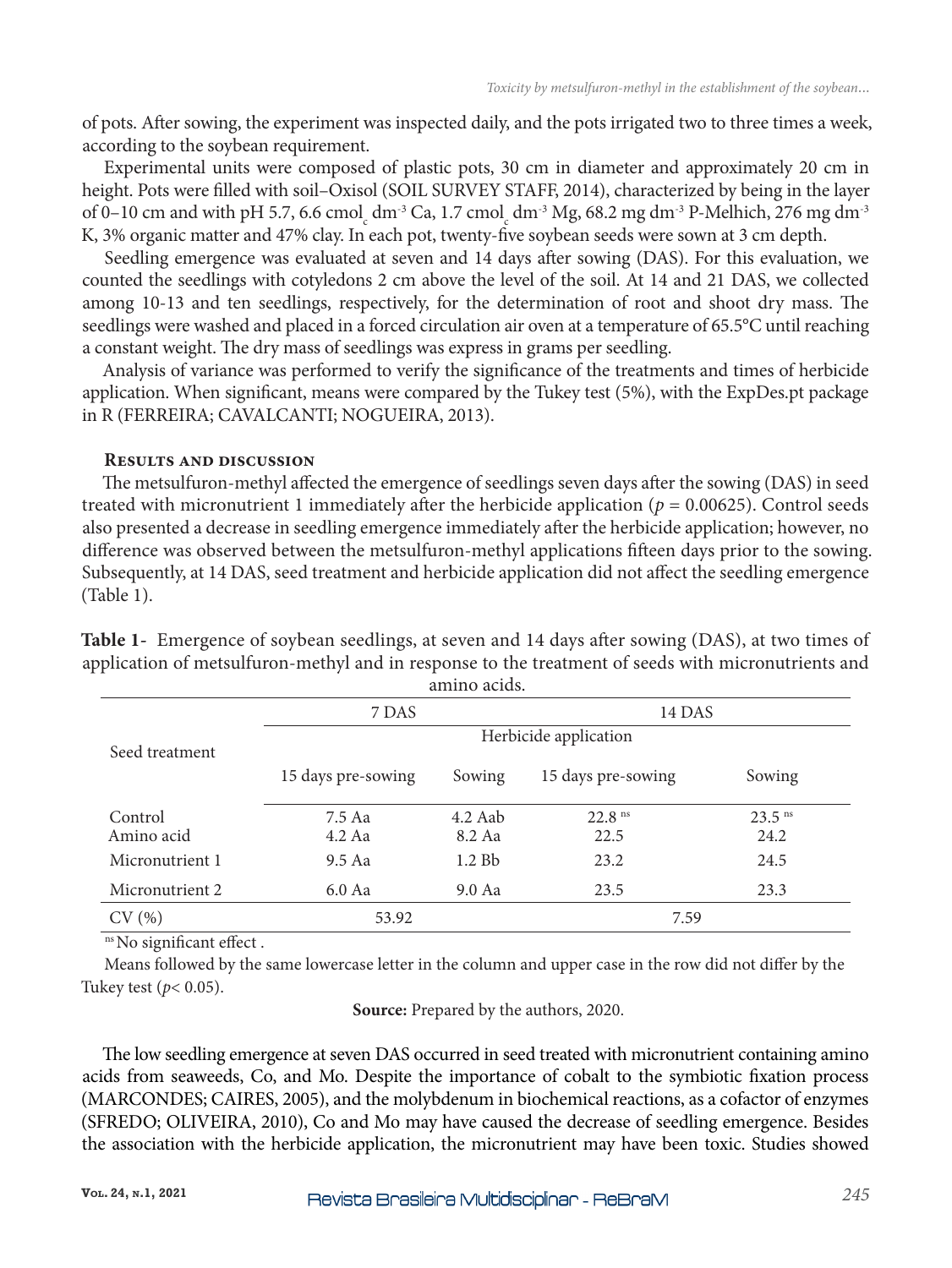#### *Freiberg & Ludwig*

that the application of 3.4 g ha-1 of Co on seed decreased the grain yield by 5%, and the application of Mo did not affect the number and mass of nodules, the dry mass of the aerial part, the plant height, and some yield components (MARCONDES; CAIRES, 2005). Moreover, Dörr et al. (2018) showed that the seed treatment with amino acid did not have a positive effect on seed germination and seedling length, and increasing doses of amino acids may have a negative effect on soybean seed vigor. On the other hand, the use of amino acids via seed treatment associated with the foliar application can prevent undesirable effects (yellow flashing) of herbicide, as glyphosate on glyphosate-resistant (GR) soybeans (ZOBIOLE et al., 2010).

There was no significant influence of seed treatment on root and shoot dry mass (Table 2). The herbicide metsulfuron-methyl negatively affected the dry mass of roots in seedlings sowed immediately after its application ( $p = 0.03065$ ), as was also observed for seedling emergence at seven DAS. The dry mass of roots decreased approximately 21% in the sowing immediately after the herbicide application. Among the symptoms caused by metsulfuron-methyl, the inhibition of cell division and elongation of the roots and young leaf cells have been reported soon after application of the herbicide (BIANCHI, 2009). This effect could be observed at 21 DAS when the dry mass of roots was reduced because of the herbicide application (Figure 1). Santos et al. (2009) also observed a negative effect of the herbicide metsulfuronmethyl on the dry mass of roots and aerial part of corn hybrids, mainly when the sowing was carried out on the same day of the herbicide application. However, at 30, 60, and 90 days after the application, the effect of the herbicide, applied in doses of 3.6 g.ha<sup>-1</sup> and 7.2 g.ha<sup>-1</sup> decreased (Santos et al., 2009), but not entirely due to the herbicide half-life, which varies from 30 to 120 days (ZANINI et al., 2009).

|                       | Shoot dry mass $(g$ plant <sup>-1</sup> ) |                        |                        | Root dry mass $(g$ plant <sup>-1</sup> ) |  |  |  |  |
|-----------------------|-------------------------------------------|------------------------|------------------------|------------------------------------------|--|--|--|--|
| Treatment             | 14 DAS                                    | 21DAS                  | 14 DAS                 | 21 DAS                                   |  |  |  |  |
| Seed treatment        |                                           |                        |                        |                                          |  |  |  |  |
| Control               | $0.0329$ <sup>ns</sup>                    | $0.0578$ <sup>ns</sup> | $0.0134$ <sup>ns</sup> | $0.0353$ <sup>ns</sup>                   |  |  |  |  |
| Amino acid            | 0.0407                                    | 0.0758                 | 0.0136                 | 0.0358                                   |  |  |  |  |
| Micronutrient 1       | 0.0403                                    | 0.0575                 | 0.0144                 | 0.0344                                   |  |  |  |  |
| Micronutrient 2       | 0.0314                                    | 0.0566                 | 0.0131                 | 0.0381                                   |  |  |  |  |
| Herbicide application |                                           |                        |                        |                                          |  |  |  |  |
| 15 days pre-sowing    | $0.0364$ <sup>ns</sup>                    | $0.0671$ <sup>ns</sup> | $0.0142^{ns}$          | 0.0398a                                  |  |  |  |  |
| Sowing                | 0.0379                                    | 0.0567                 | 0.0131                 | 0.0316 b                                 |  |  |  |  |
| CV(%)                 | 22.82                                     | 37.29                  | 15.34                  | 28.18                                    |  |  |  |  |

**Table 2 -** Shoot and root dry mass of soybean seedlings, at 14 and 21 days after sowing (DAS), at two times of application of metsulfuron-methyl and in response to the treatment of seeds with micronutrients and amino acids.

ns No significant effect.

Means followed by the same letters in the column do not differ significantly by the Tukey test ( $p$ < 0.05). **Source:** Prepared by the authors, 2020.

The phytotoxicity of metsulfuron-methyl herbicide depends on the soil properties (SILVA; SILVA, 2007) and the period between its application and the sowing. This herbicide has lower adsorption on clay and higher adsorption in organic matter (VENCILL, 2002), and residues of metsulfuron-methyl bound previously to the soil matrix may be again released and cause damage to rotation or substitution crops (YE; SUN; WUB, 2003). Thus, in soils with adequate water availability and microbial degradation, the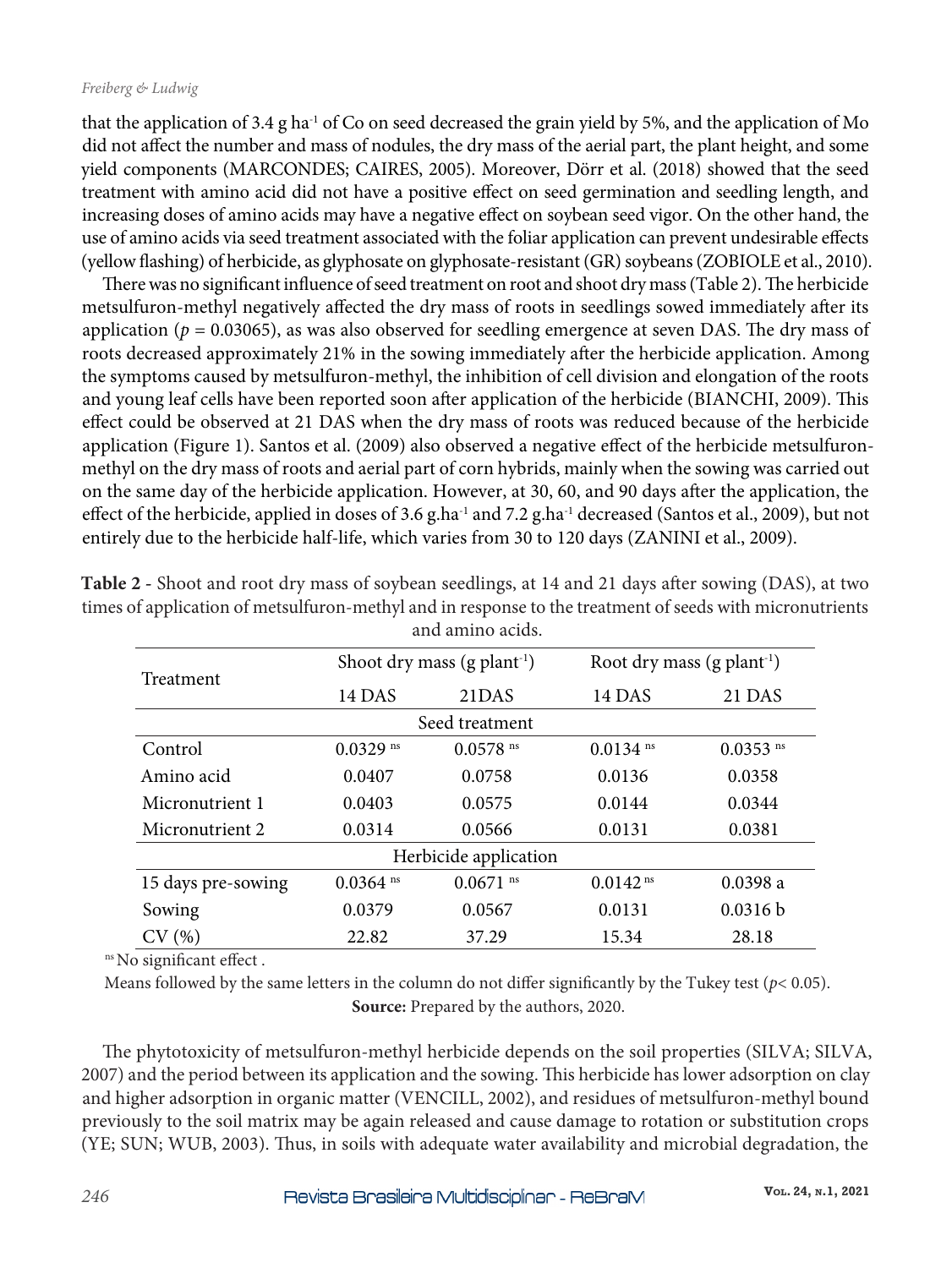higher leaching potential reduces the persistence of herbicides in soil (CARVALHO et al., 2015). The herbicide degradation rate can be accelerated with high temperatures, and its mobility can be increased at pH values of more than six (BIANCHI, 2009; EUROPEAN FOOD SAFETY AUTHORITY, 2015).

The herbicide metsulfuron-methyl, from the chemical group of sulfonylureas, is used in the control of the pre-emergence and post-emergence of dicot weeds (broad leaves). With systemic action, it is rapidly absorbed through the leaves and roots, with translocation throughout the plant. It is selective and recommended for crops of irrigated rice, rice, white oats, black oats, coffee, sugar cane, barley, wheat, and triticale (AGROFIT, 2019). This herbicide has not registered for use in soybean crops, due to phytotoxicity; and for this reason, it has shown effectiveness in controlling soybean volunteer plants (LIMA et al., 2011).

**Figure 1-** Soybean seedlings at 21 DAS. Seeds were treated with amino acids or micronutrients and sowing immediately after the application of the herbicide metsulfuron-methyl (A), and fifteen days after the application of herbicide (B). In this evaluation, sowing immediately after the application of the herbicide reduced the dry mass of roots (A).



 **Source:** Prepared by Rotta (2020), and edited by the authors, 2020.

### **Conclusion**

The application of metsulfuron-methyl at the sowing damages the establishment and performance of soybean seedlings. Thus, it is important to carry out sowing respecting the period of the carryover effect from the herbicide, in order to prevent phytotoxicity symptoms in the soybean crop.

#### **Acknowledgements**

The authors thank Rafael Rotta and Tatiane Gulart Flores for their assistance in the field and laboratory.

### **References**

AGOSTINETTO, D. Manejo e controle de plantas daninhas. In: BORÉM, A.; SCHEEREN, P. L. (Editores). **Trigo:** do plantio à colheita. Viçosa, MG: Ed. UFV, 2015, Cap. 8, p. 169-184.

AGROFIT. **Sistema de Agrotóxicos Fitossanitários. Ministério de Agricultura, Agropecuária e Abastecimento**. 2019. Available on: http://agrofit.agricultura.gov.br/agrofit\_cons/principal\_agrofit\_cons. Access: 20 May 2019.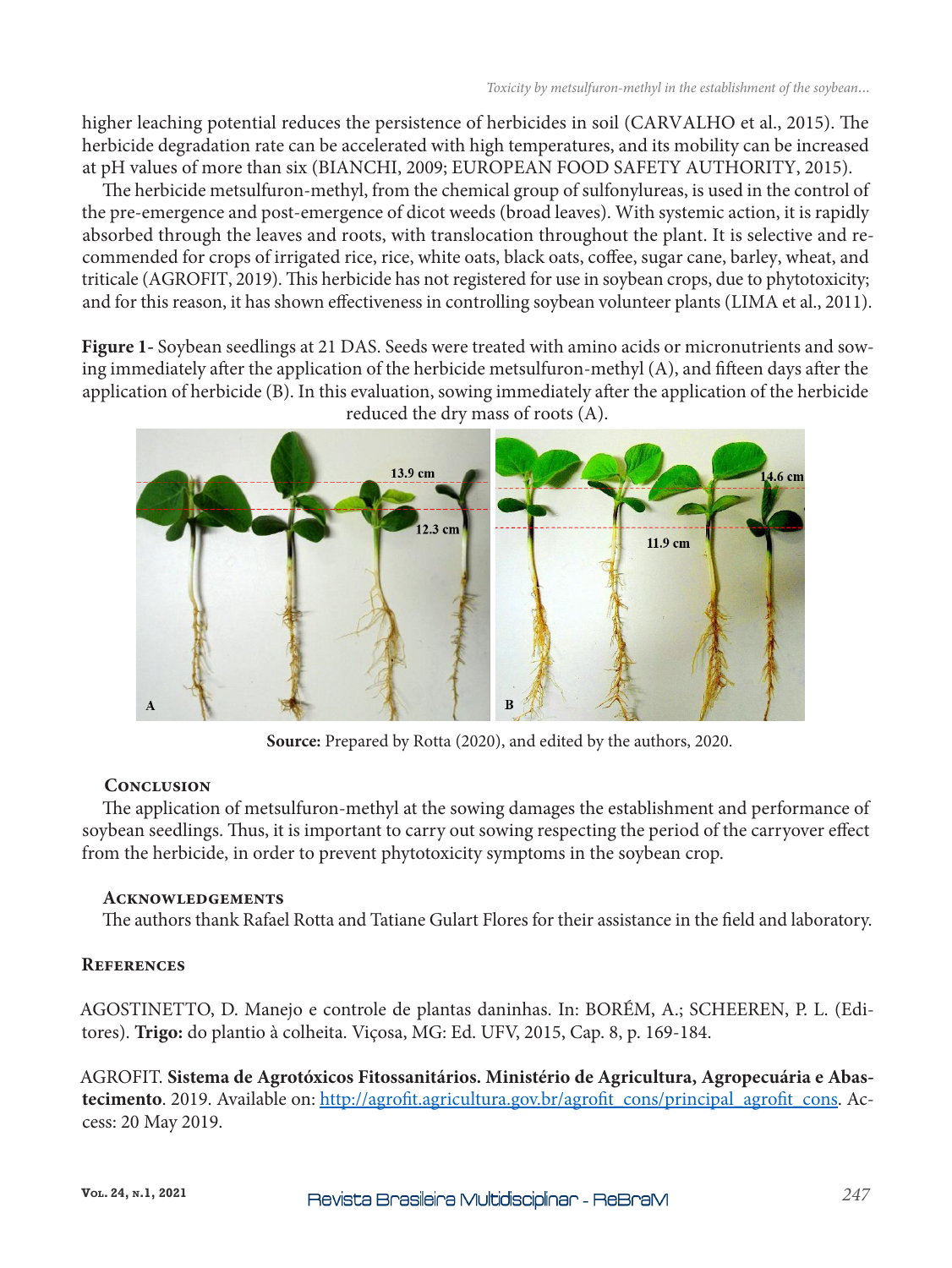#### *Freiberg & Ludwig*

BIANCHI, M.A. **Sintomas e danos de metsulfuron-methyl em soja**. Cruz Alta: Fundacep, 2009, p. 1-4. CARVALHO, S.J.P; SOARES, D.J.; LOPEZ-OVEJERO, R.F.; CHRISTOFFOLETI, P.J. Soil persistence of chlorimuron-ethyl and metsulfuron-methyl and phytotoxicity to corn seeded as a succeeding crop. **Planta Daninha**, v. 33, n. 2, p. 331-339, 2015. Available on: http://dx.doi.org/10.1590/0100-83582015000200019. Access: 18 May 2019.

CRUZ, R.A.; OLIVEIRA, G.M.; CARVALHO, L.B.; SILVA, M.F.G.F. Herbicide resistance in Brazil: status, impacts, and future challenges. In: Kontogiannatos D.; Kourti, A.; Mendes, K.F. **Pests**: Classification, Management and Practical Approaches. Intechopen, 2020. Available on: http://dx.doi.org/10.5772/intechopen.91236. Access: 14 July 2020.

DALAZEN, G.; KRUSE, N.D.; MACHADO, S.L.O. Herbicidas de uso potencial no controle de buva e sua seletividade sobre aveia e azevém. **Revista Ciência Agronômica**, v. 46, n. 4, p.792-799, 2015. Available on: http:// ccarevista.ufc.br/seer/index.php/ccarevista/article/view/3952/1240. Access: 08 June 2019.

DECARLI, L.; LUDWIG, M.P.; FREIBERG, J.A.; GIROTTO, E. Tratamento industrial em sementes de soja: qualidade fisiológica e desempenho da cultura. **Revista Brasileira de Ciências Agrárias**, v. 14, n. 3, e6235, 2019. Available on: http://dx.doi.org/10.5039/agraria.v14i3a6235. Access: 18 May 2019.

DORR, C.S.; ALMEIDA, T.L.; PANOZZO, L.E.; SCHUCH, L.O.B. Treatment of soybean seeds of different levels of physiological quality with amino acids. **Journal of Seed Science**, v. 40, n. 4, p. 407-414, 2018. Available on: https:// doi.org/10.1590/2317-1545v40n4199311. Access: 18 May 2019.

EUROPEAN FOOD SAFETY AUTHORITY. 2015. Conclusion on the peer review of the pesticide risk assessment of the active substance metsulfuron-methyl. **EFSA Journal**, v. 13, n. 1, 116p., 2015. Available on: https://efsa. onlinelibrary.wiley.com/doi/10.2903/j.efsa.2015.3936. Access: 26 May 2019.

FERREIRA, E.B.; CAVALCANTI, P.P.; NOGUEIRA, D.A. **ExpDes.pt**: Pacote Experimental Designs (Portuguese). R package version 1.2.0. 2018. Available on: https://cran.r-project.org/web/packages/ExpDes.pt/ExpDes.pt.pdf. Access: 26 April 2019.

LIMA, D.B.C.; SILVA, A.G.; PROCÓPIO, S.O.; BARROSO, A.L.L.; DAN, H.A.; COSTA, E.B.; PEREIRA, A.J.B. Seleção de herbicidas para o controle de plantas voluntárias de soja resistentes ao glyphosate. **Revista Brasileira de Herbicidas**, v. 10, n. 1, p. 01-12, 2011. Available on: https://doi.org/10.7824/rbh.v10i1.94. Access: 18 May 2019.

MARCONDES, J.A.P.; CAIRES, E.F. Aplicação de molibdênio e cobalto na semente para cultivo da soja. **Bragantia**, v. 64, n. 4, p.687-694, 2005.

PAULA, J.M.; VARGAS, L.; AGOSTINETTO, D.; NOHATTO, M.A. Manejo de *Conyza bonariensis* resistente ao herbicida glyphosate. **Planta Daninha**, v. 29, n. 1, p. 217-227, 2011. Available on: http://dx.doi.org/10.1590/ S0100-83582011000100024. Access: 18 May 2019.

PIGNATI, W.A.; SOUZA E LIMA, F.A.N.; LARA, S.S.; CORREA, M.L.M.; BARBOSA, J.R.; LEÃO, L.H.C.; PIGNATTI, M.G. Distribuição espacial do uso de agrotóxicos no Brasil: uma ferramenta para a Vigilância em Saúde. **Ciência & Saúde Coletiva**, v. 22, n. 10, p. 3281-3293, 2017. Available on: http://dx.doi.org/10.1590/1413- 812320172210.17742017. Access: 10 July 2020.